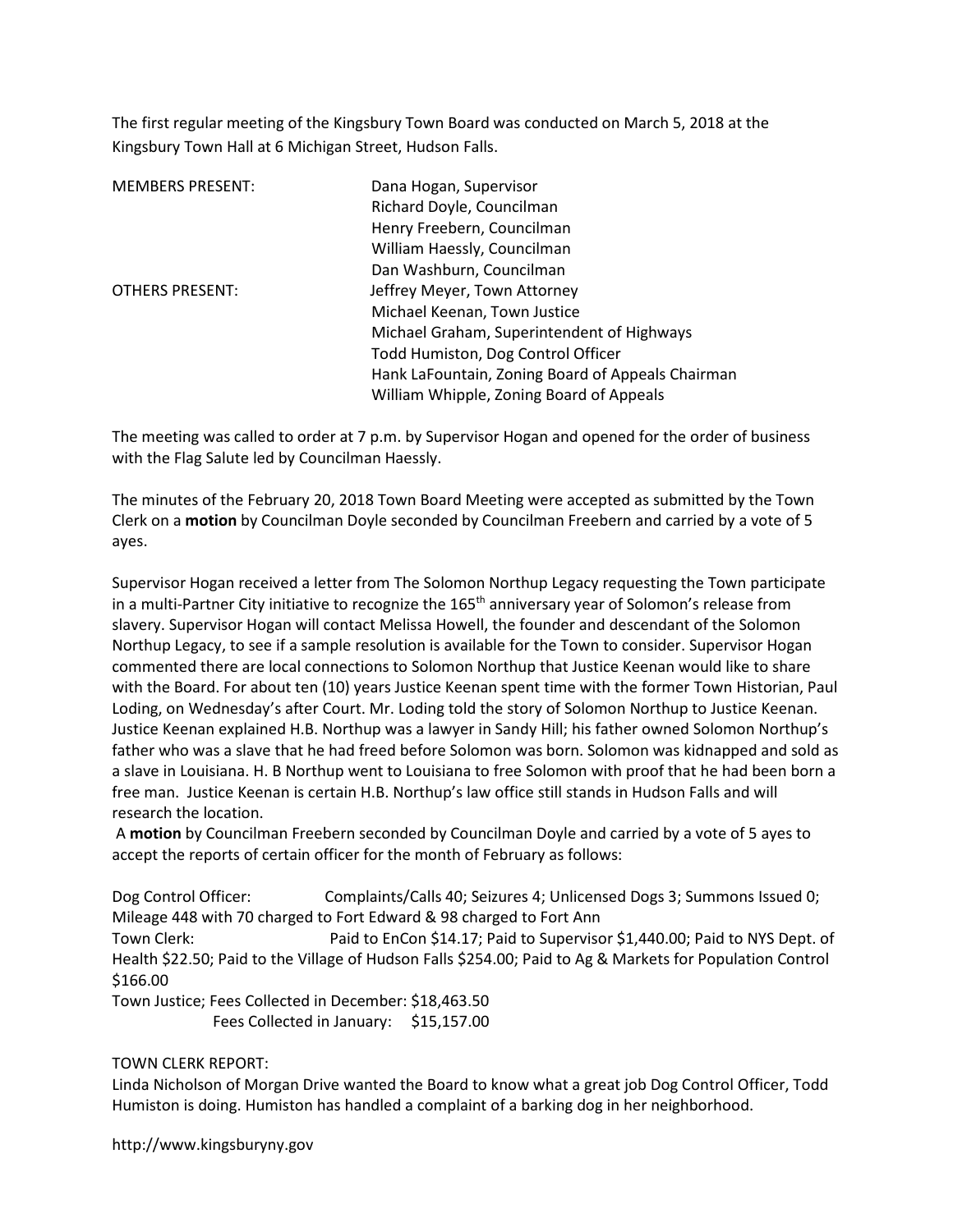Town Clerk received a call from Dean Road resident with concern of letters received by some Dean Road residents from the DEC in regard to the testing of their wells for PFOA. The resident did not receive a letter but would like more information. Supervisor Hogan will provide contact information for the DEC for any resident who expresses concern.

Town Clerk reported it is time to mail delinquent letters to taxpayers for the 2018 County/Town Tax Collection. Each year the County asks if the Town would like to be reimbursed for the postage on these letters. Supervisor Hogan commented most of the Towns in Washington County do not wish to be reimbursed; the Board does not wish to be reimbursed.

# TOWN JUSTICE REPORT:

Justice Keenan reported the Court Clerk Office was back to full staff; Court Clerk Laura Barody has returned to the office after recovering from her recent surgery. Sherry Ostrander is a good fit as Deputy Court Clerk and will be properly trained with the return of the Court Clerk.

Justice Keenan would echo Ms. Nicholson's assessment of Dog Control Officer Todd Humiston, he is very even keeled; has a good way of dealing with people and does a very good job. Justice Keenan commented we are one of the few towns that handles dangerous dog cases in a timely manner. Humiston commented Attorney Stockwell plays a big part in that also. Justice Keenan commented Attorney Stockwell is brought in only when they need her and she has a way of resolving matters. Many times it is not necessary for an attorney to be here on a weekly basis because Todd is able to handle things on his own; which results in no additional attorney fees for the Town.

# DOG CONTROL OFFICER REPORT:

Todd Humiston is preparing for the Dog Safety Presentation Program for this year. Humiston is asking for approval to transfer some of his funds to purchase water bottles for a take-away for the students after the presentation to re-iterate what the students have learned. Humiston stated there has been a dramatic decrease in dog bites in all the areas he works in. Humiston has taught the students to "Make like a tree"; stand still if you are approached by a dog. Humiston stated the water bottle he has selected will have the "Make like a tree" logo, is EPA approved and made in America. Humiston has tested the water bottle with his family for the last year. A motion by Councilman Freebern seconded by Councilman Washburn and carried by a vote of 5 ayes to approve the purchase of the water bottles for the Dog Safety Program conducted by Dog Control Officer, Todd Humiston.

Supervisor Hogan received some data from Washington County Public Health which indicate dog bites in our area are down 20%.

# HIGHWAY SUPERINTENDENT REPORT:

Michael Graham reported the stainless steel dump box had been ordered and should be received by June or July, which will allow them to install the new box before next winter. The box ordered last year arrived late and has been installed recently during a break in the weather.

Supervisor Hogan and Graham will attend Advocacy Day in Albany on Wednesday.

# SUPERVISOR REPORT:

On February 23rd Bob Henke and Supervisor Hogan received a call from Bob Stegman of the DEC giving them a heads up about a letter being sent to some residents on Dean Road in regard to the testing of their wells for PFOA. A well on Dean Road is has shown evidence of a higher than acceptable PFOA level. It is not necessary for the Town to take action as it is an active DEC investigation. Mr. Stegman provided contact information for residents who are concerned and have questions.

Supervisor Hogan provided information to the Board about a DEC EV Charging Station Grant which is available to municipalities. The Board will review the information and Attorney Meyer will research the

http://www.kingsburyny.gov